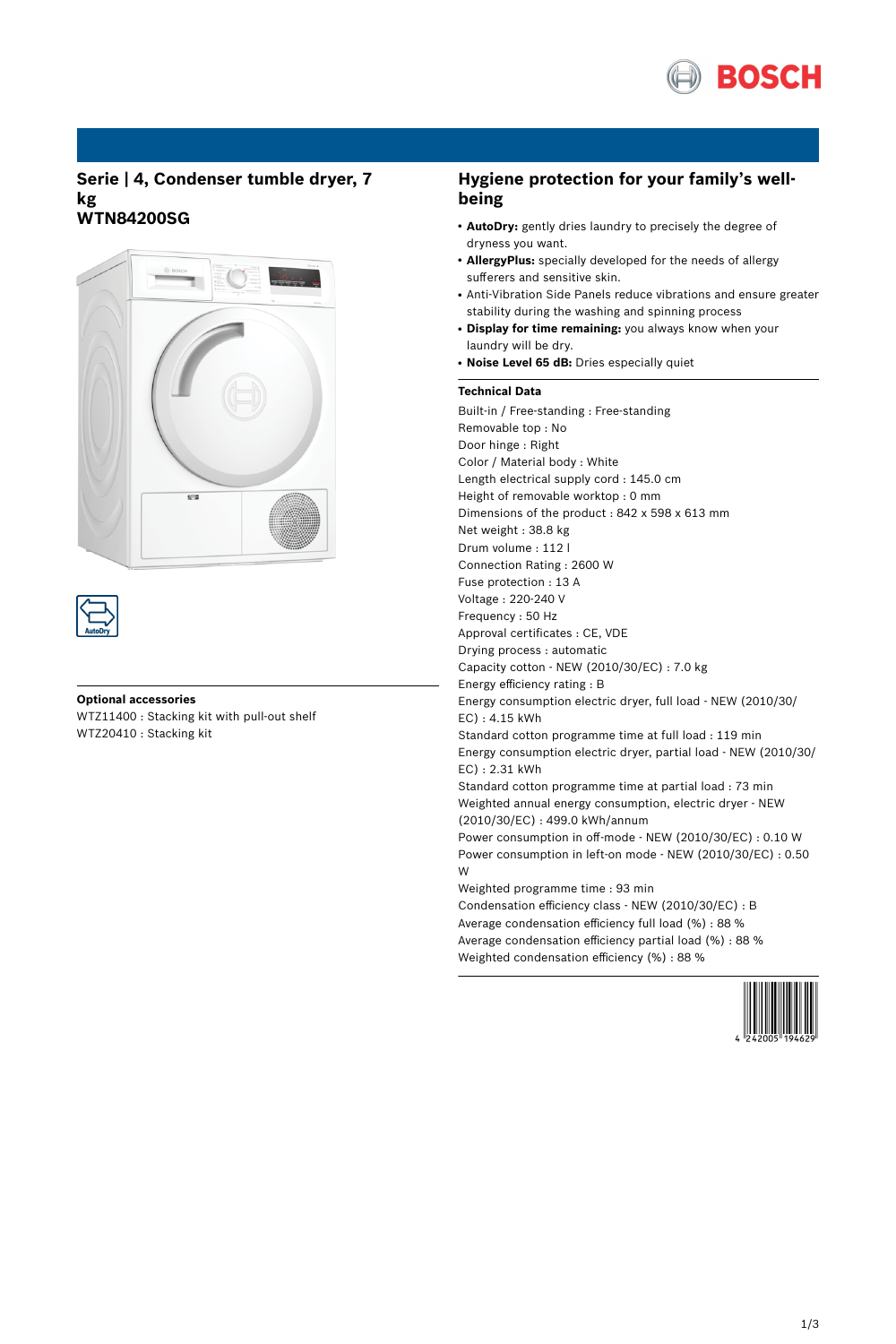

# **Serie | 4, Condenser tumble dryer, 7 kg WTN84200SG**

# **Hygiene protection for your family's wellbeing**

## **Technical Information**

- Capacity: <sup>7</sup> kg
- Dimensions (H x W x D): 84.2 cm x 59.8 cm x 61.3 cm cm
- <sup>39</sup> cm porthole, <sup>175</sup> ° swing door
- Noise level: pleasantly quiet at <sup>65</sup> dB(A)

## **Programmes**

- Cottons Cupboard Exra Dry, Cottons Cupboard Dry, Cottons Iron Dry, Sportswear, AllergyPlus, Mix, Timed program warm, Timed Programe cold, Wool finish, Down, Super 40', Super 15', Easy Care Iron Dry, Easy Care Cupboard Dry, Easy Care Cupboard Extra Dry

### **Features**

- SelfCleaning Condenser automatically cleans itself and keeps the dryer running at peak efficiency at all times
- Anti-Vibration Side Panels reduce vibrations and ensure greater stability during the washing and spinning process.
- Sensitive Drying system combines warm air currents and <sup>a</sup> gentle drum structure for dry clothes
- Fine-adjustment of drying intensity to customise your preferred level of dryness
- Child-proof lock

### **Display Screen & Alerts**

- Touch Control buttons: Low heat, less ironing, programme length, start/pause, fine-tuning of drying aim, 24h end time delay